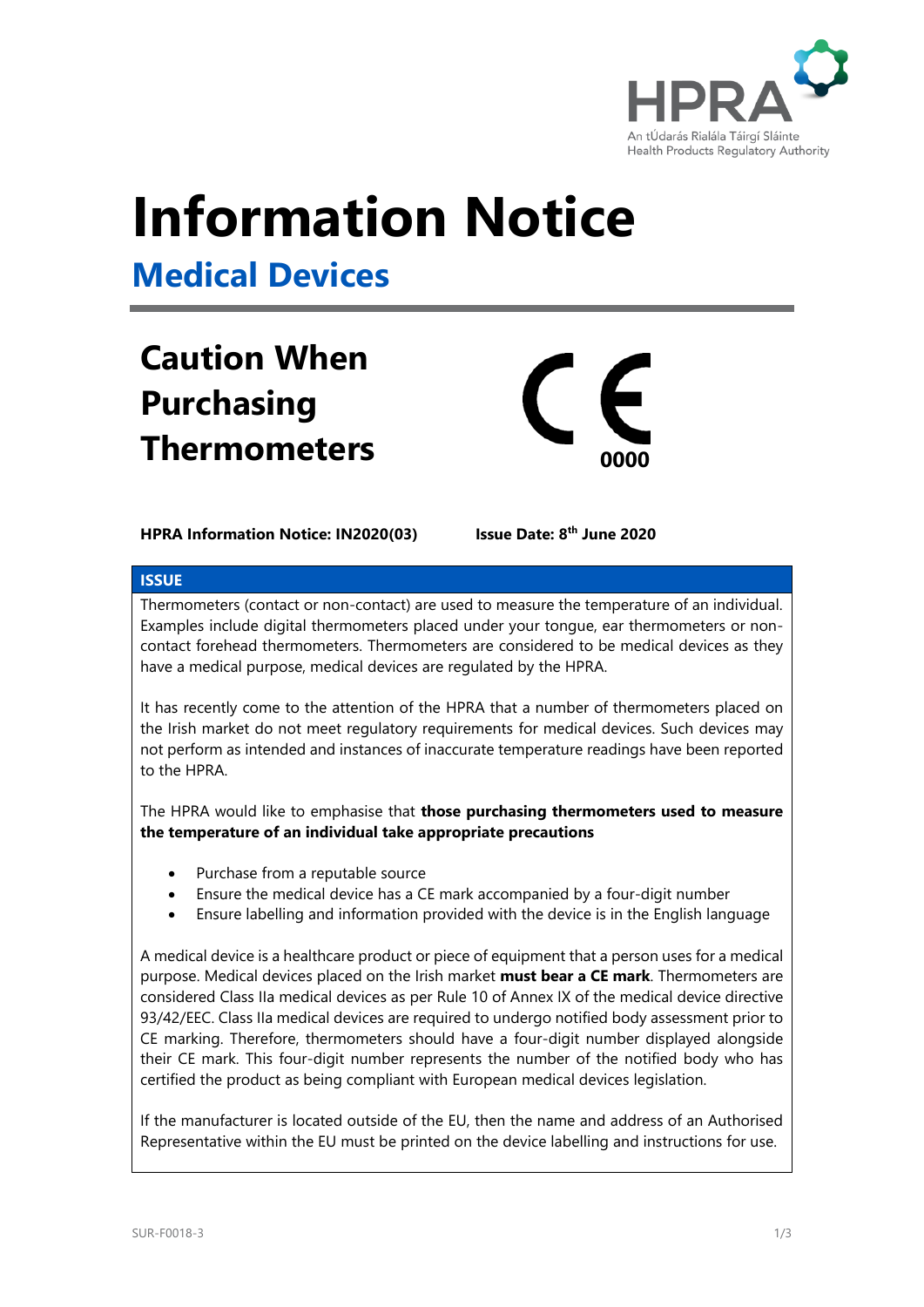For further advice on how to determine if a device conforms with the medical device directive, please see below.

### **RECOMMENDATIONS**

The HPRA advises the following in relation to the purchase of thermometers:

#### **For stakeholders (distributors / retailers ):**

- Ensure that the **CE mark**, accompanied by a four-digit notified body number, is visible on the device / packaging and the instructions for use
- Ensure correct proportion of the letters as outlined below:



- Check the **manufacturer contact details** are available on device / packaging and instructions for use
- Where the manufacturer is located outside of the EU, check the **name and address of a European based point of contact, known as the authorised representative**, is visible on the device / packaging and instructions for use
- Check device information is provided in the English language
- Purchase medical devices from reputable sources. Try to buy directly from the manufacturer or an authorised distributor
- Retailers of thermometers should request a copy of the **Declaration of Conformity** and **Notified Body Certificate** from the manufacturer. These documents should be in the name of the manufacturer and reference the medical device directive 93/42/EEC
- **If you are considering purchasing or have purchased a thermometer for retail and have any concerns, please contact the HPRA.** We can advise if the thermometer meets requiatory requirements
- Report any incidents relating to the use of a medical device to the HPRA

#### **Members of the public:**

- Purchase from a reputable source
- Ensure a **CE mark**, accompanied by a four-digit notified body number, is visible on the device / packaging and the instructions for use
- Check device information is provided in the English language
- If in doubt, report any suspected non-compliant devices to the HPRA and incidents relating to the use of a medical device to the HPRA